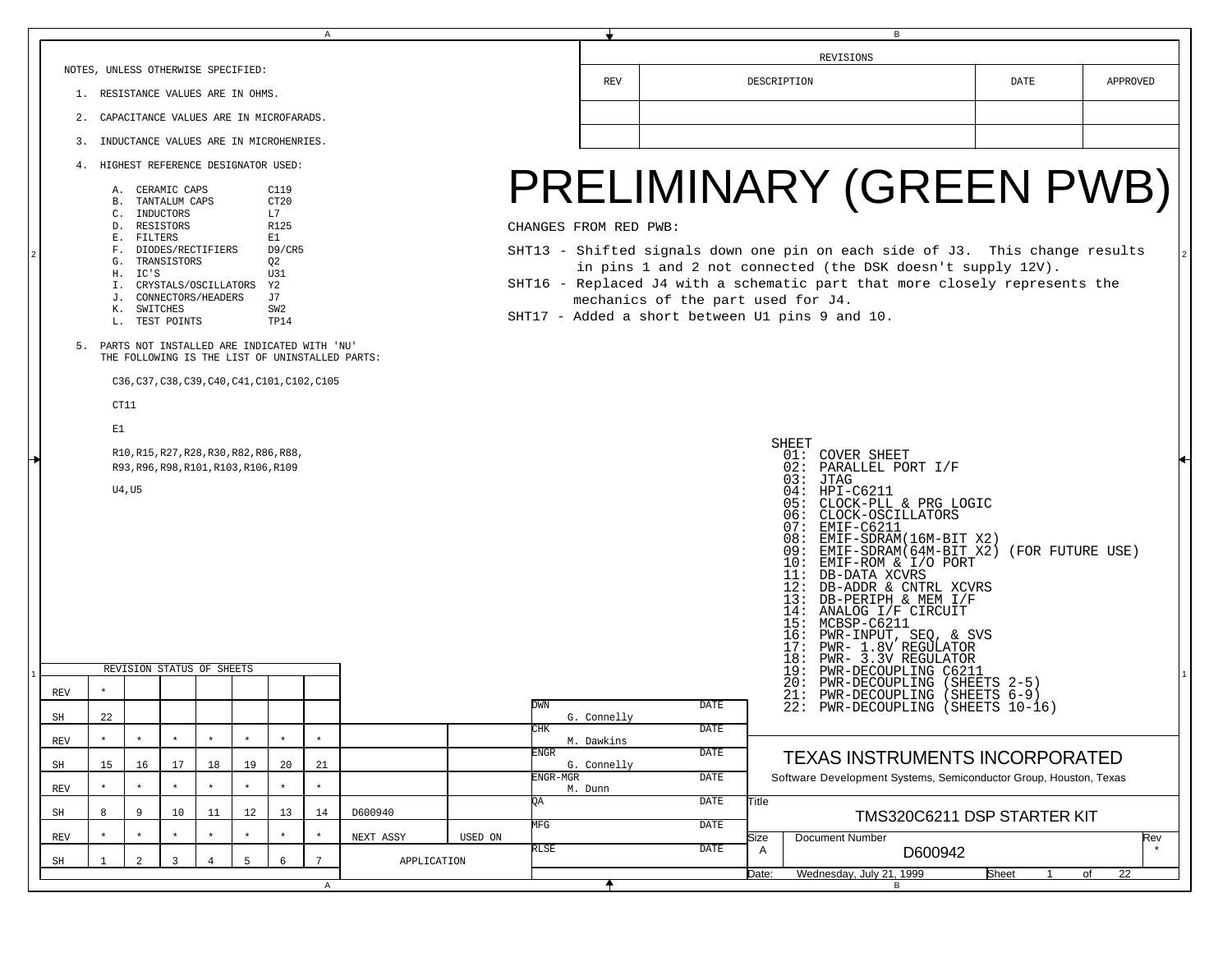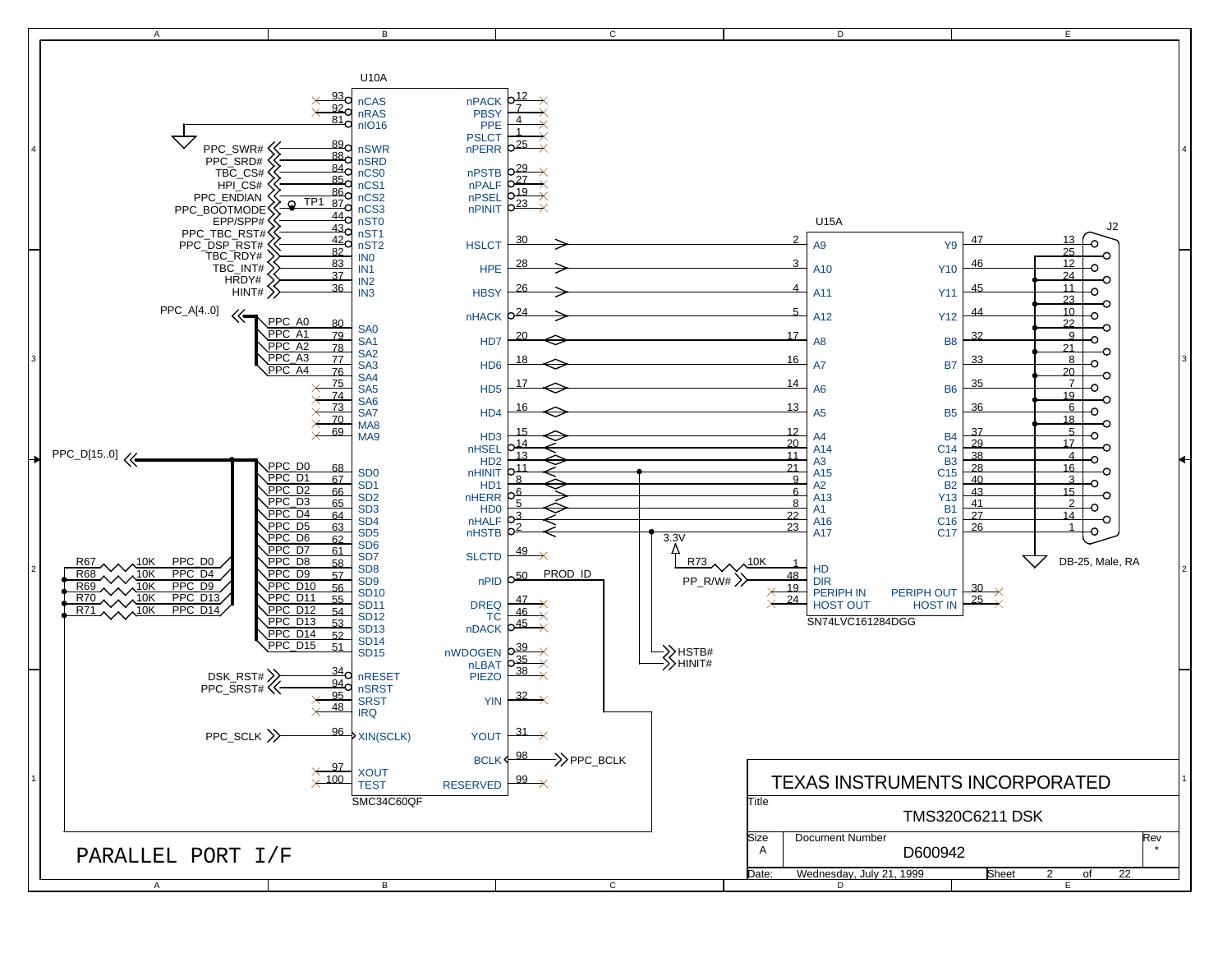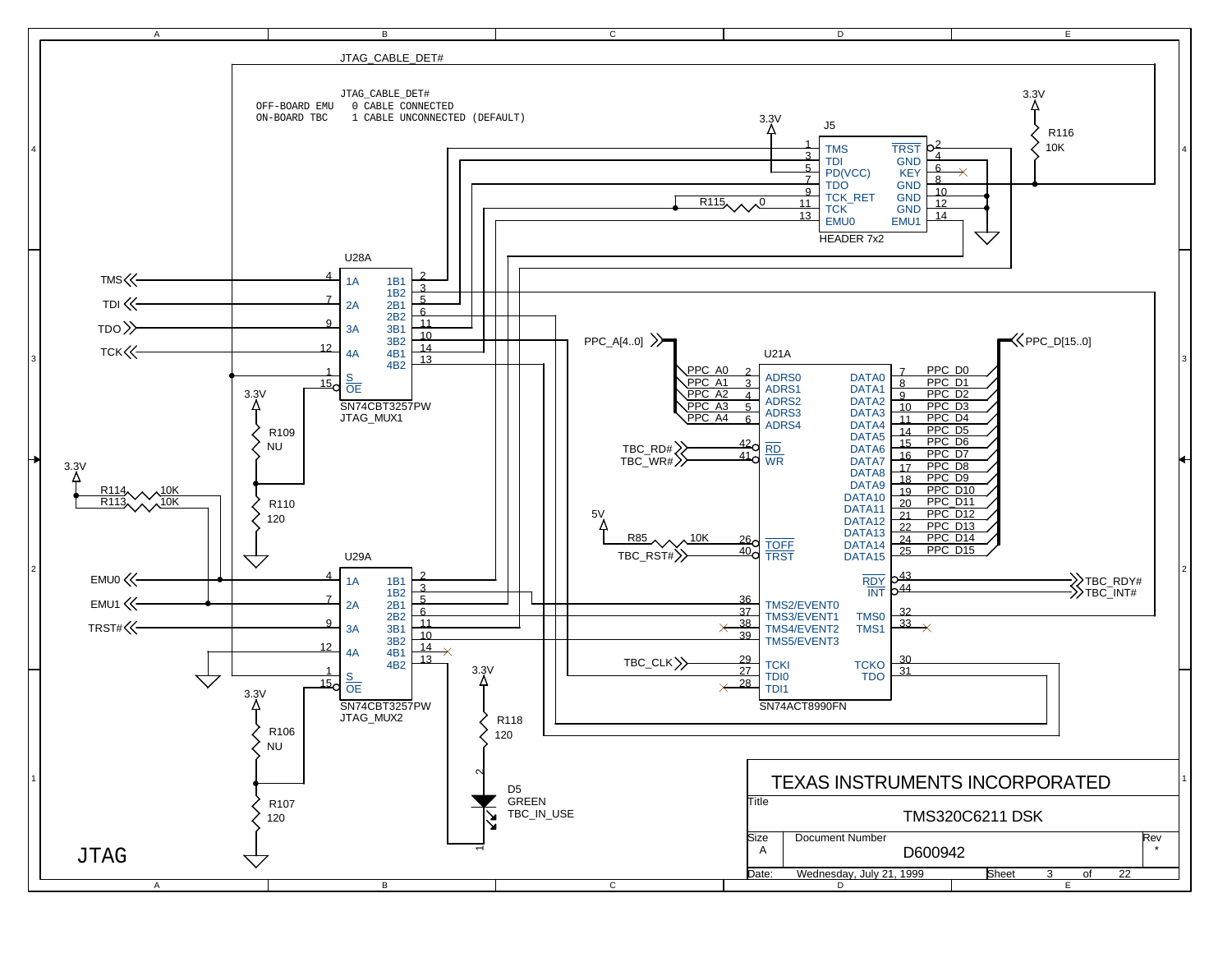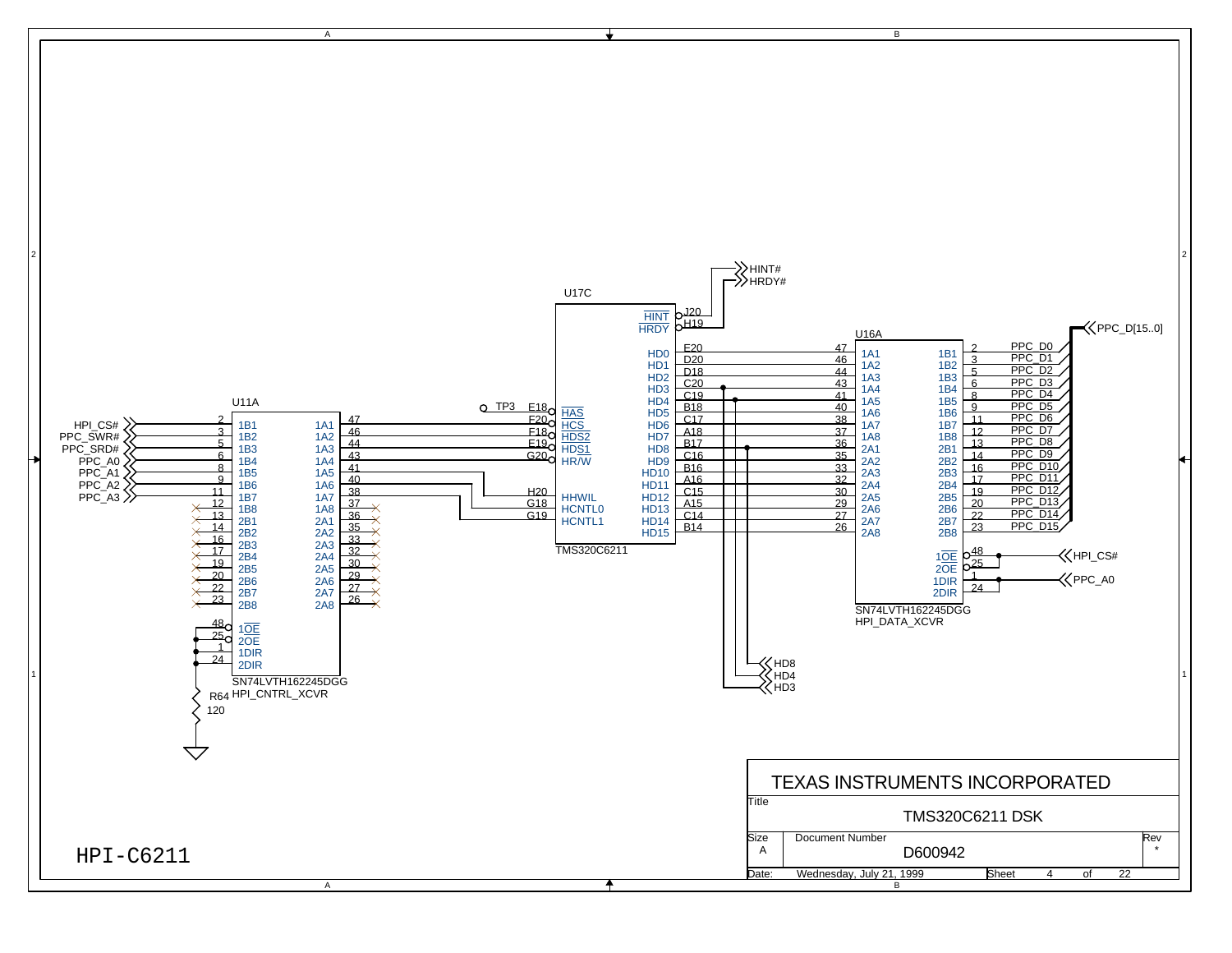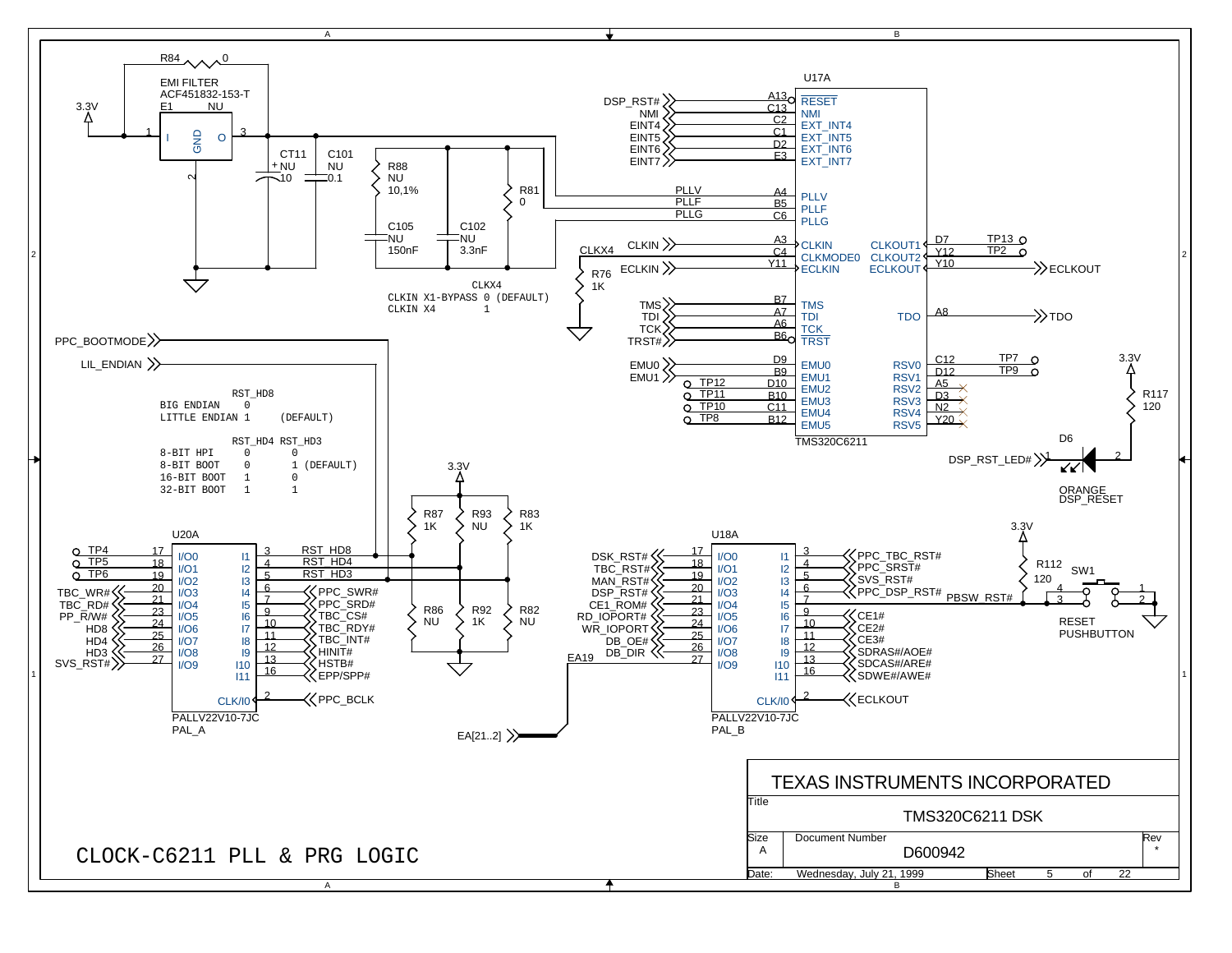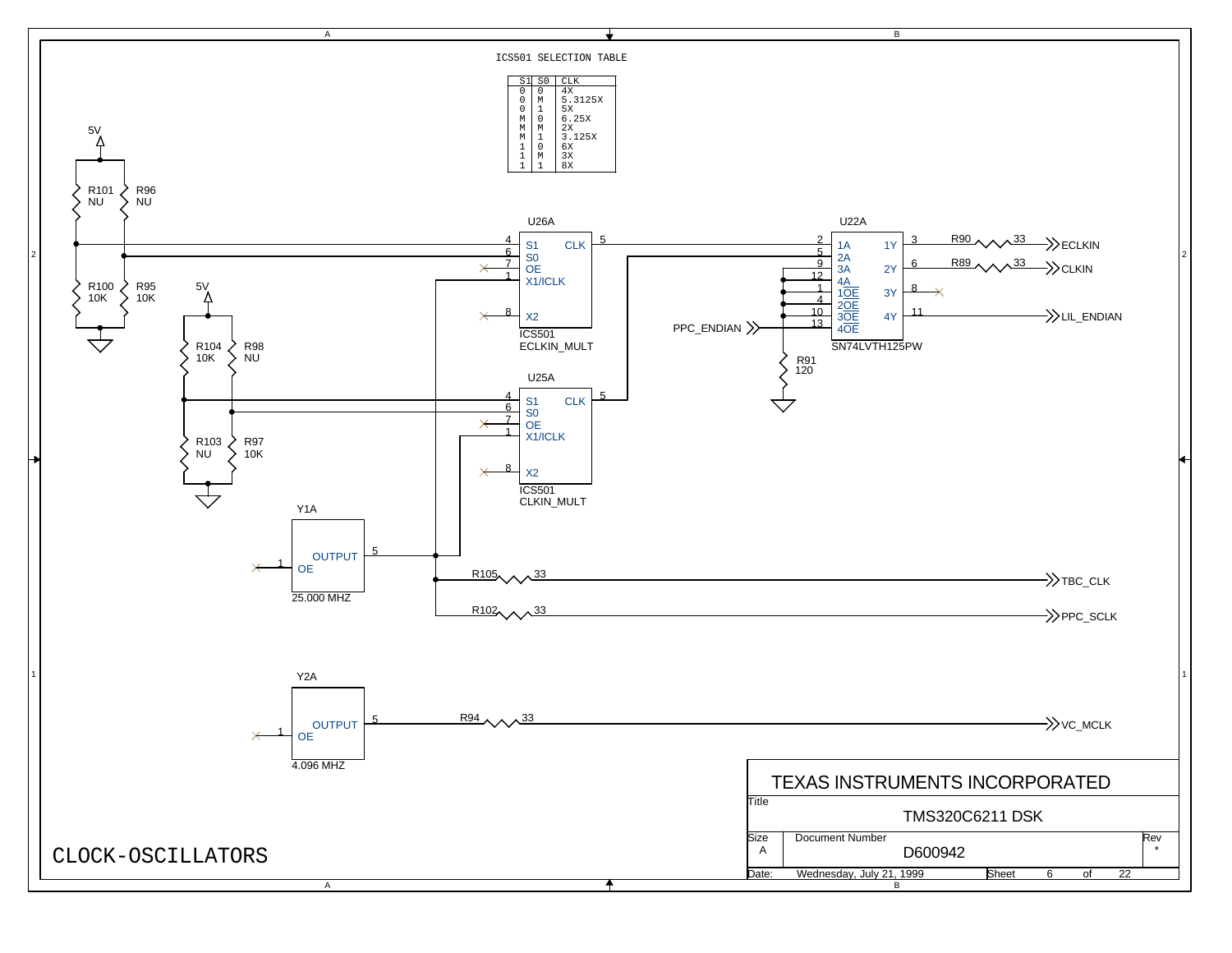

2

1

÷

2

1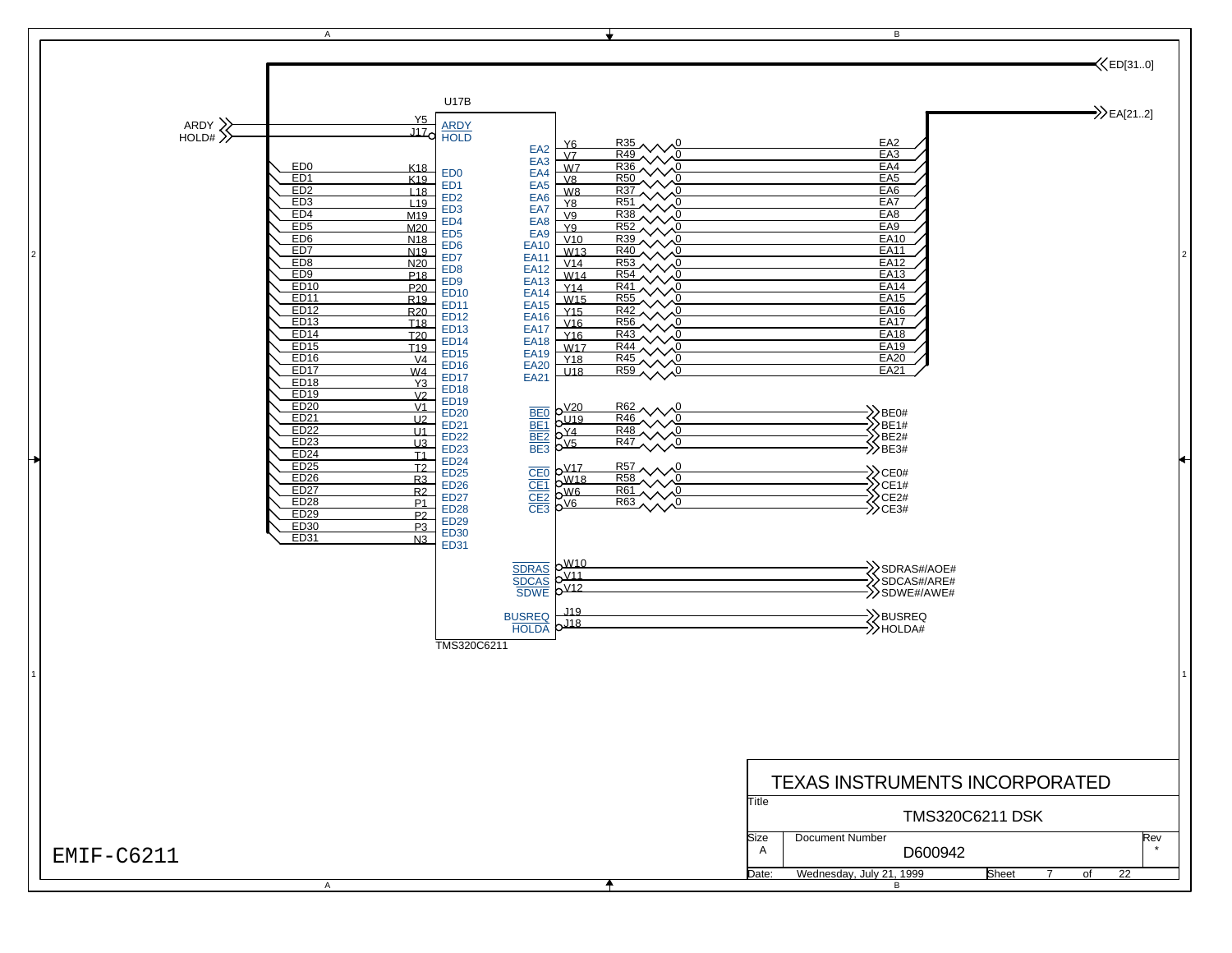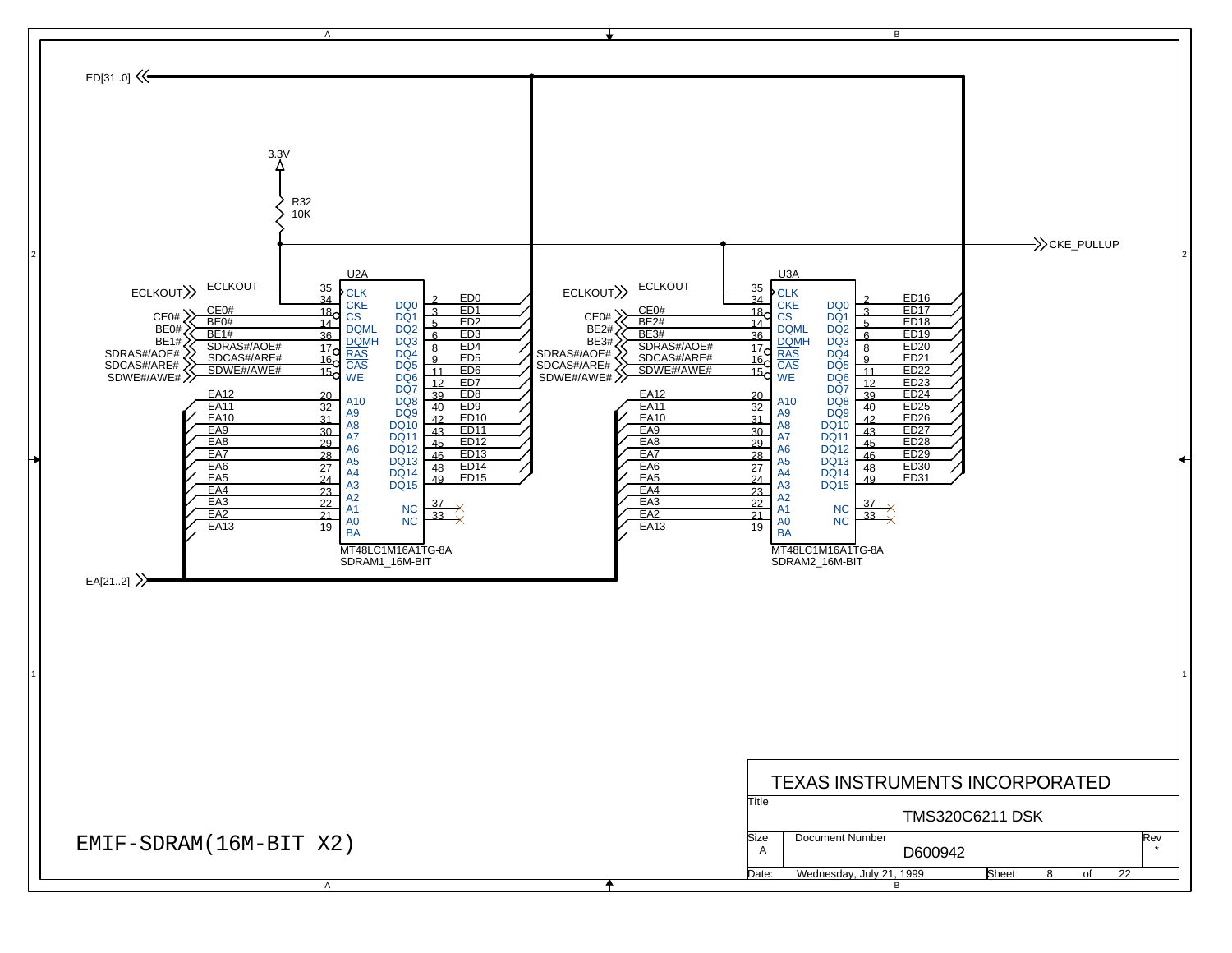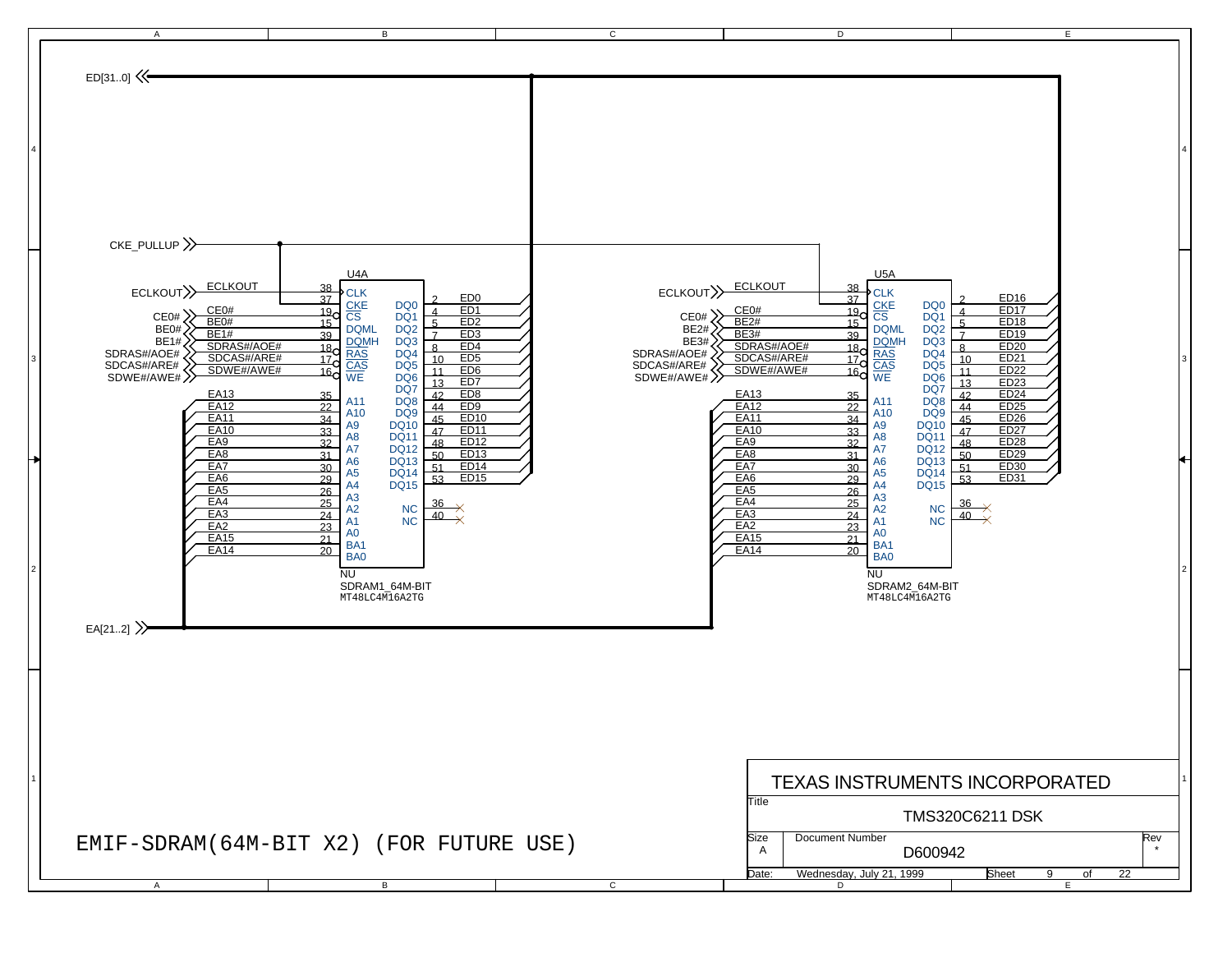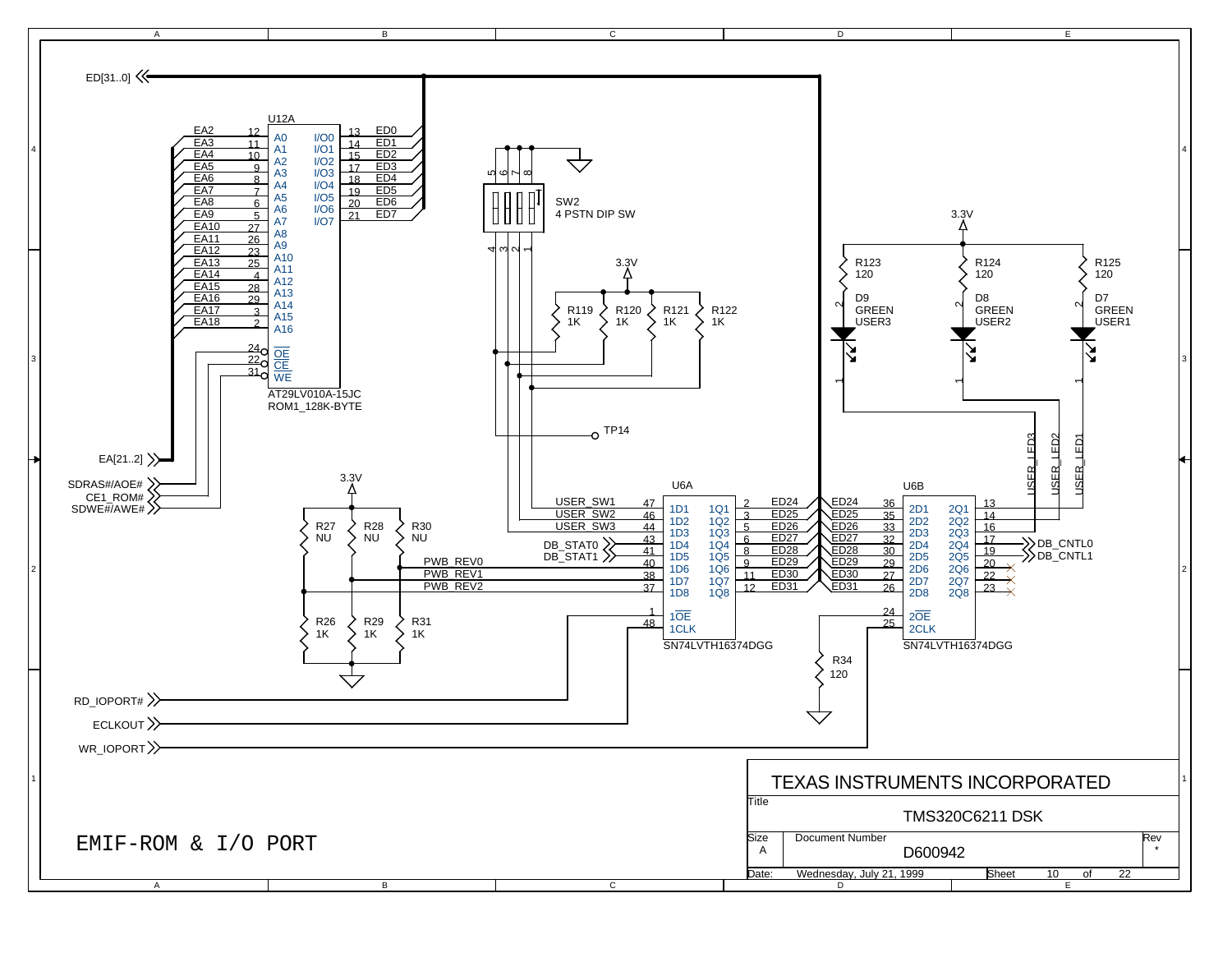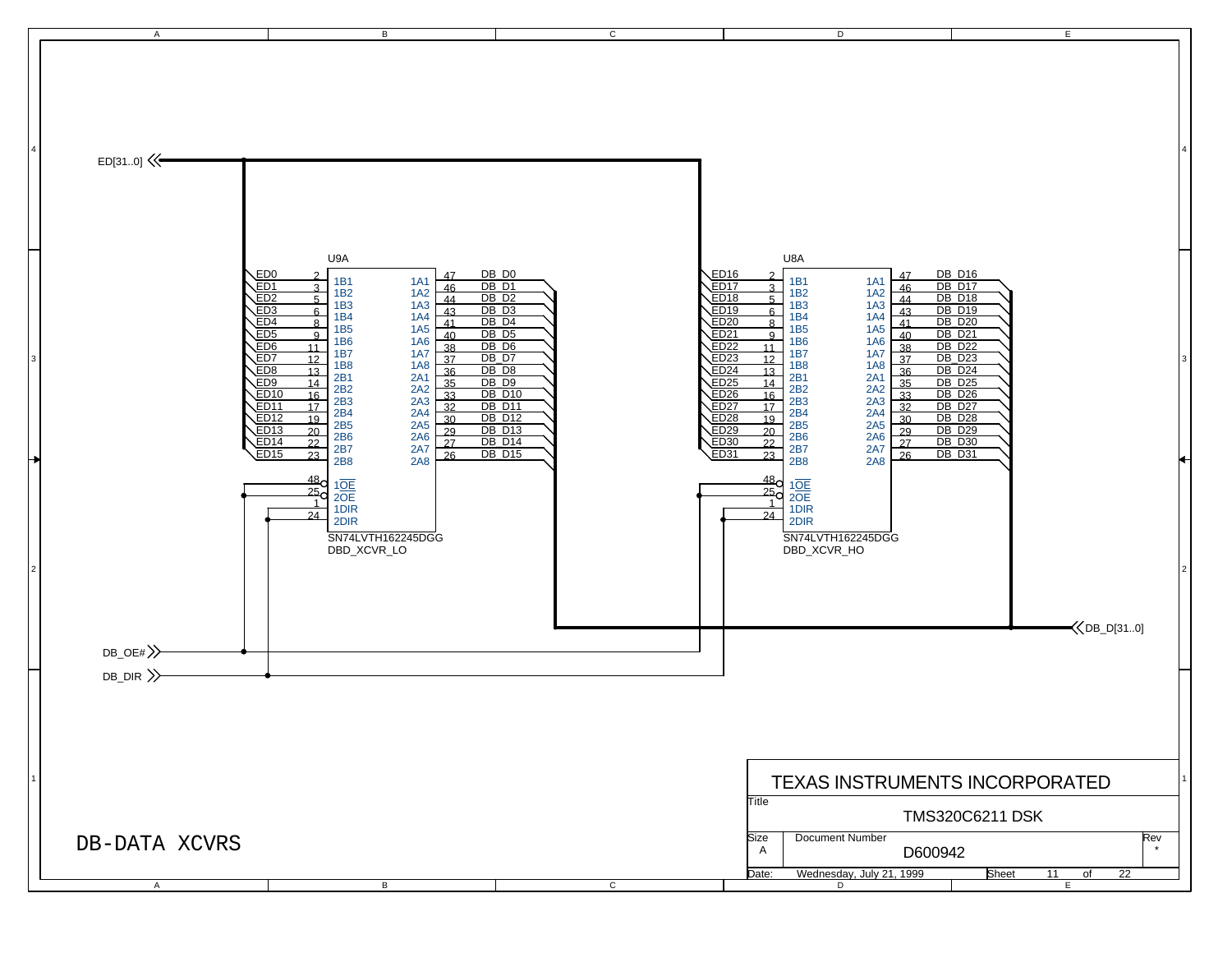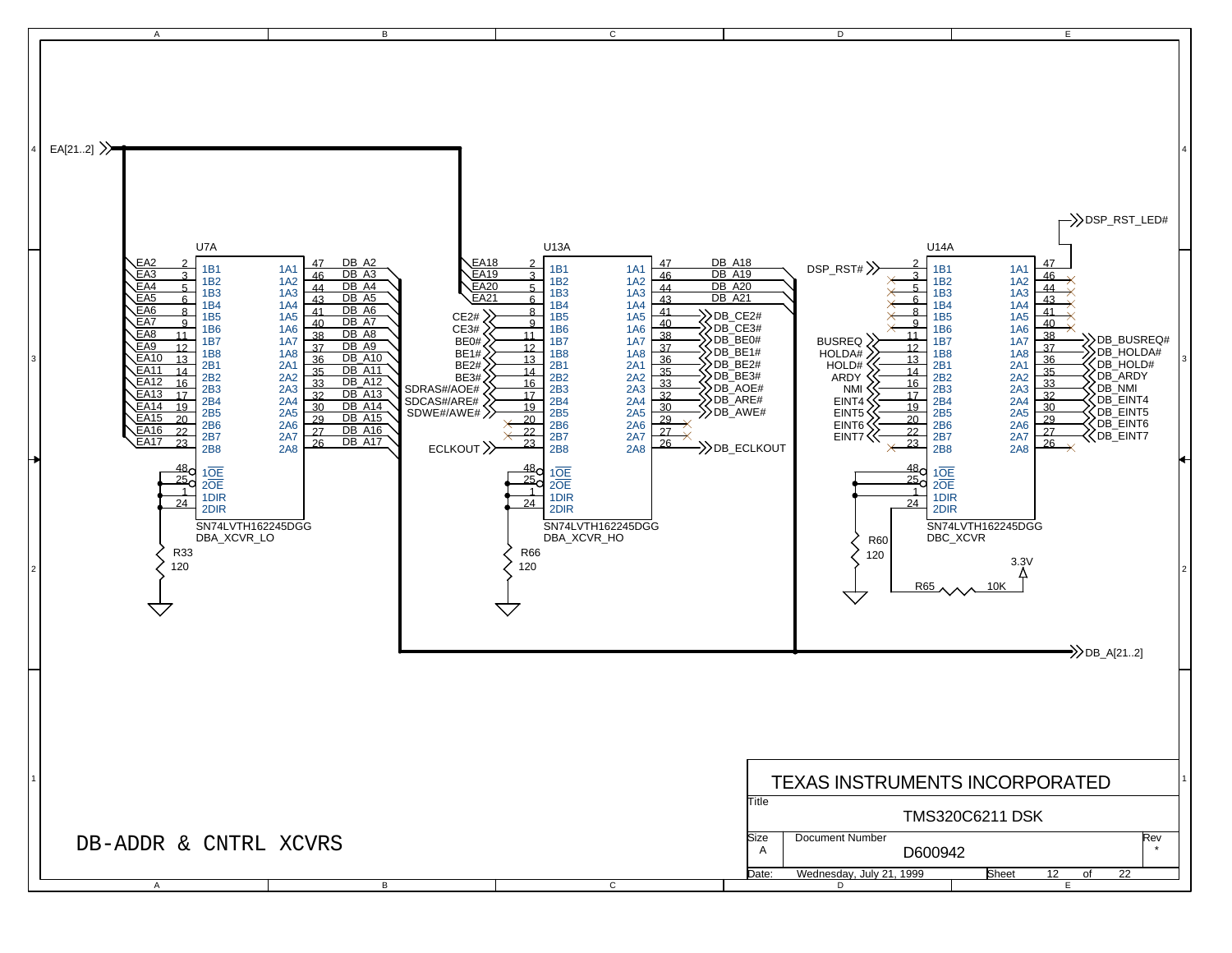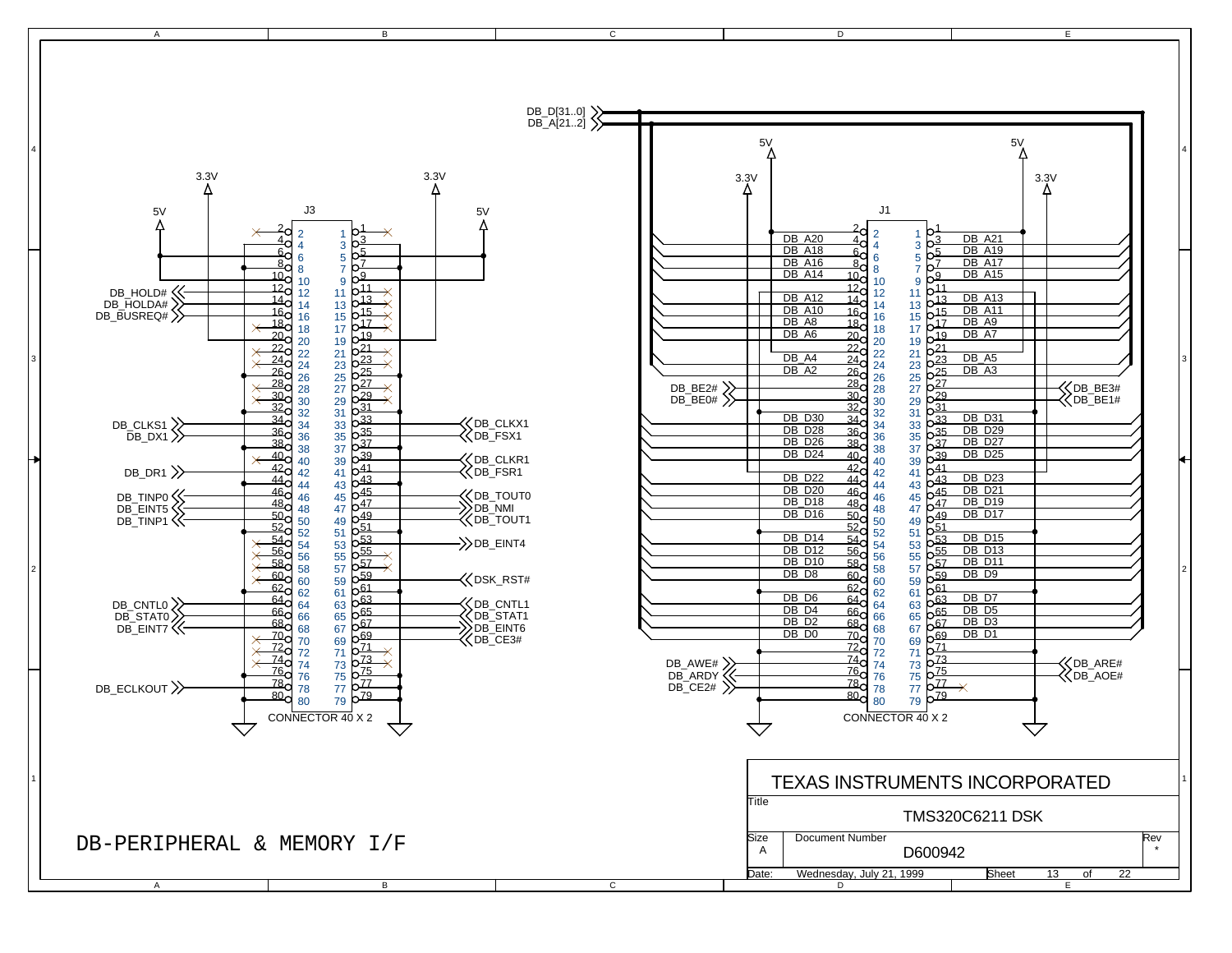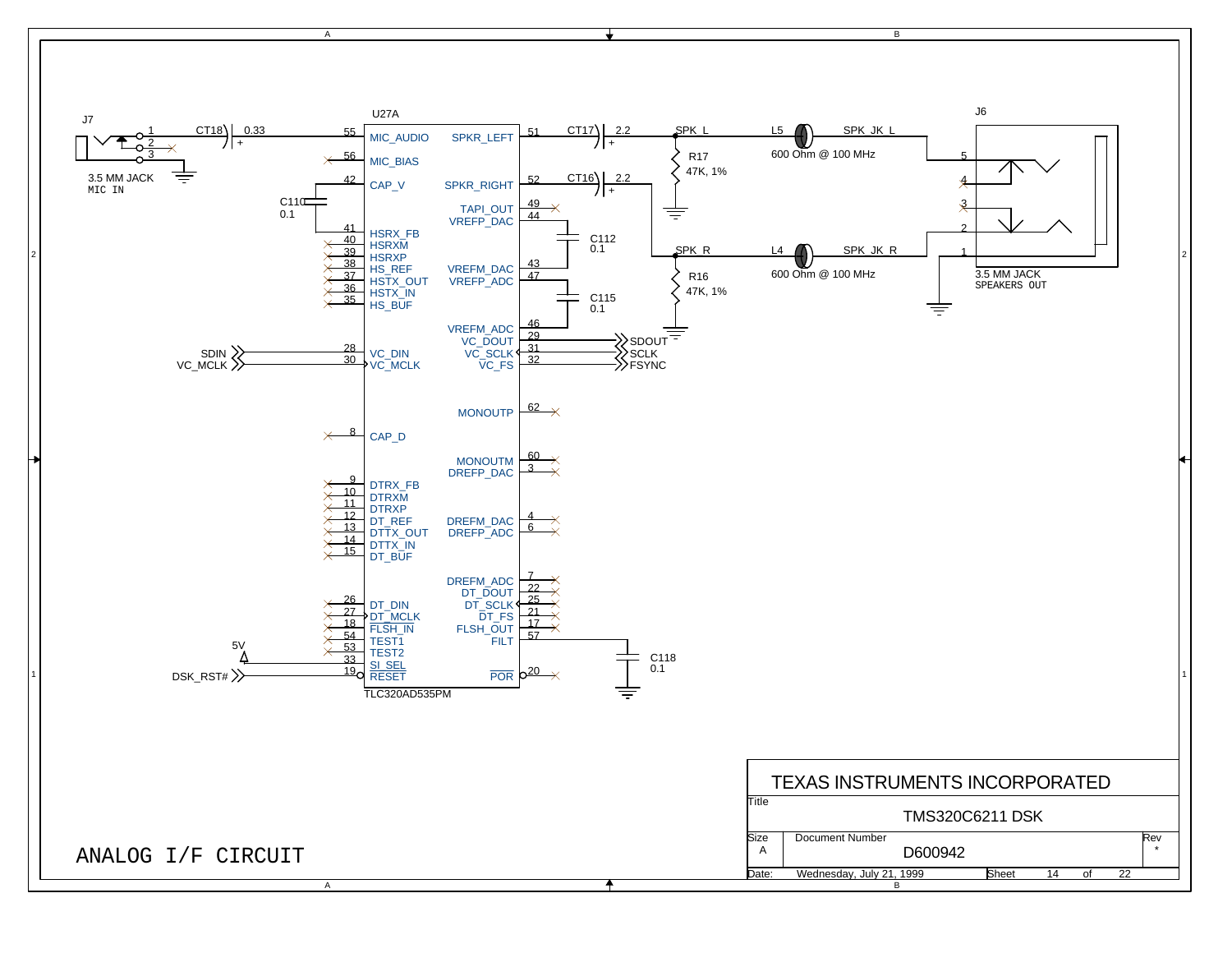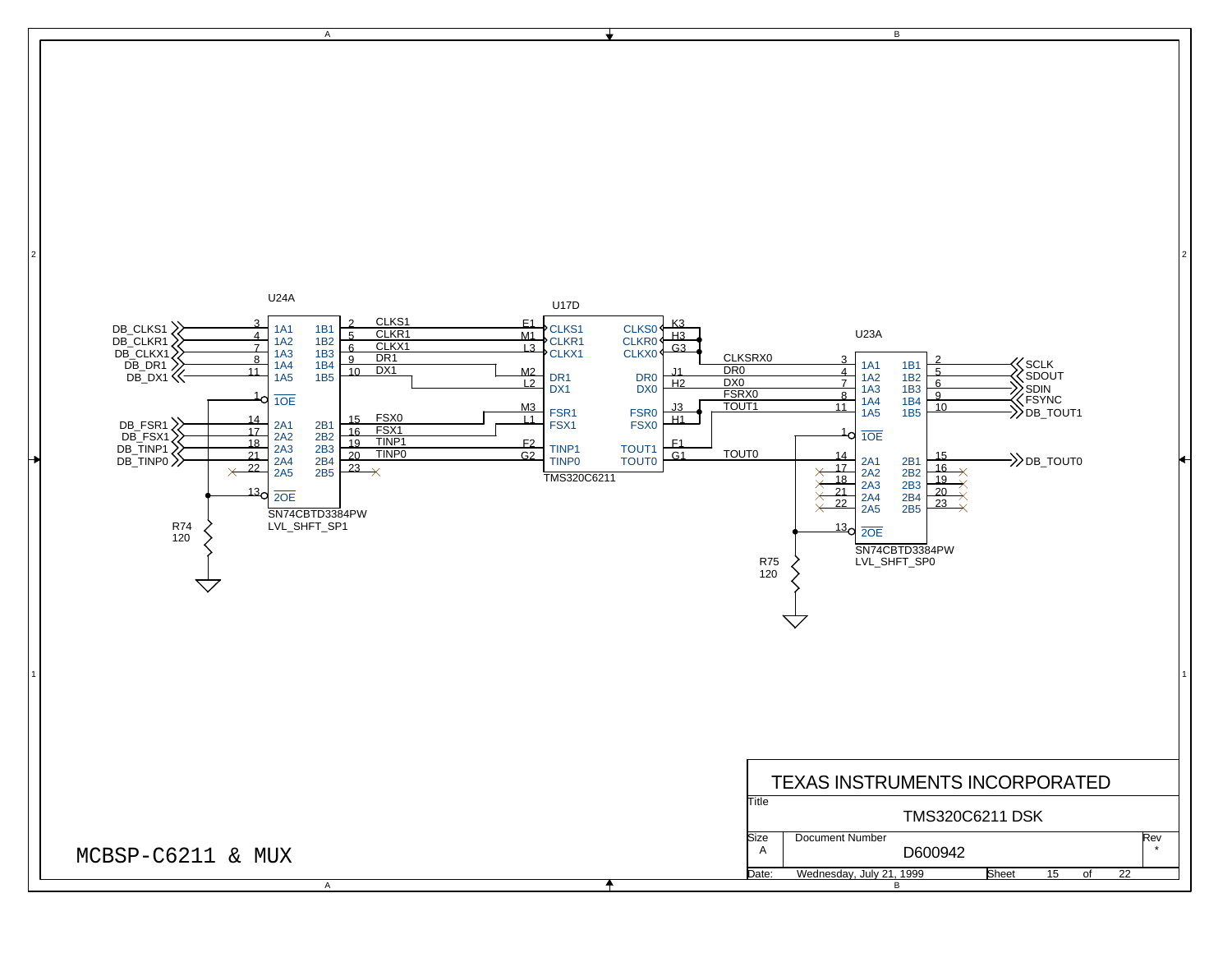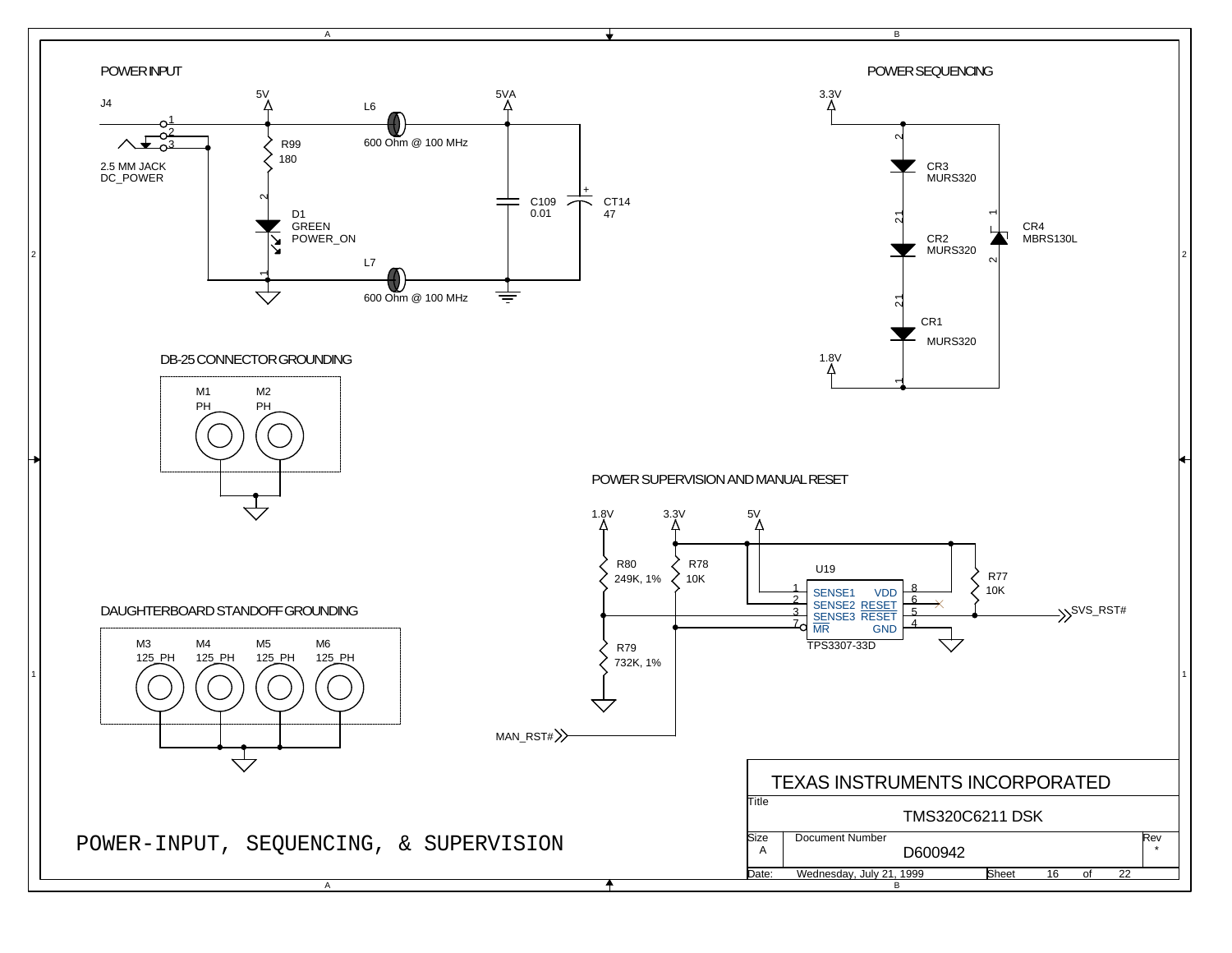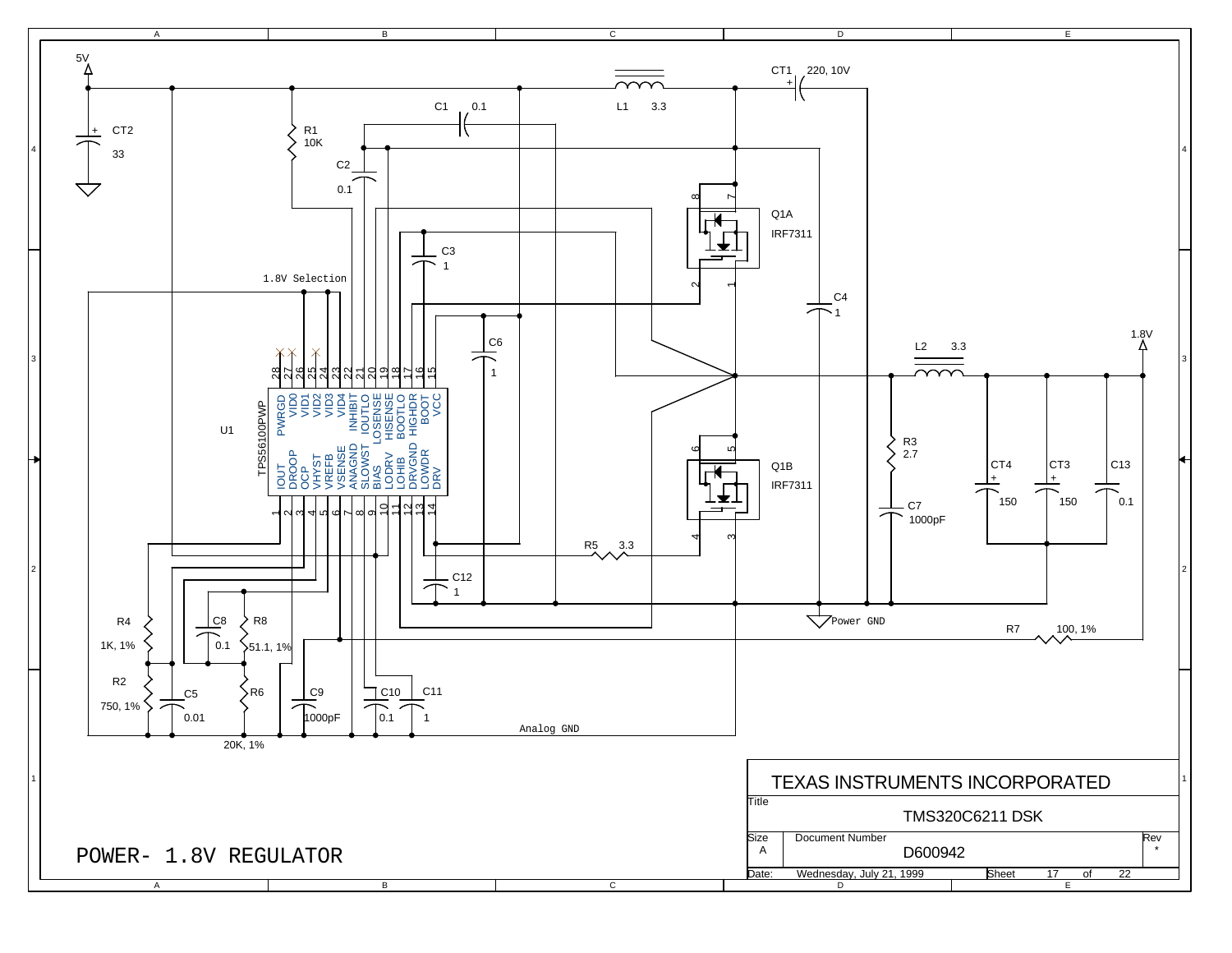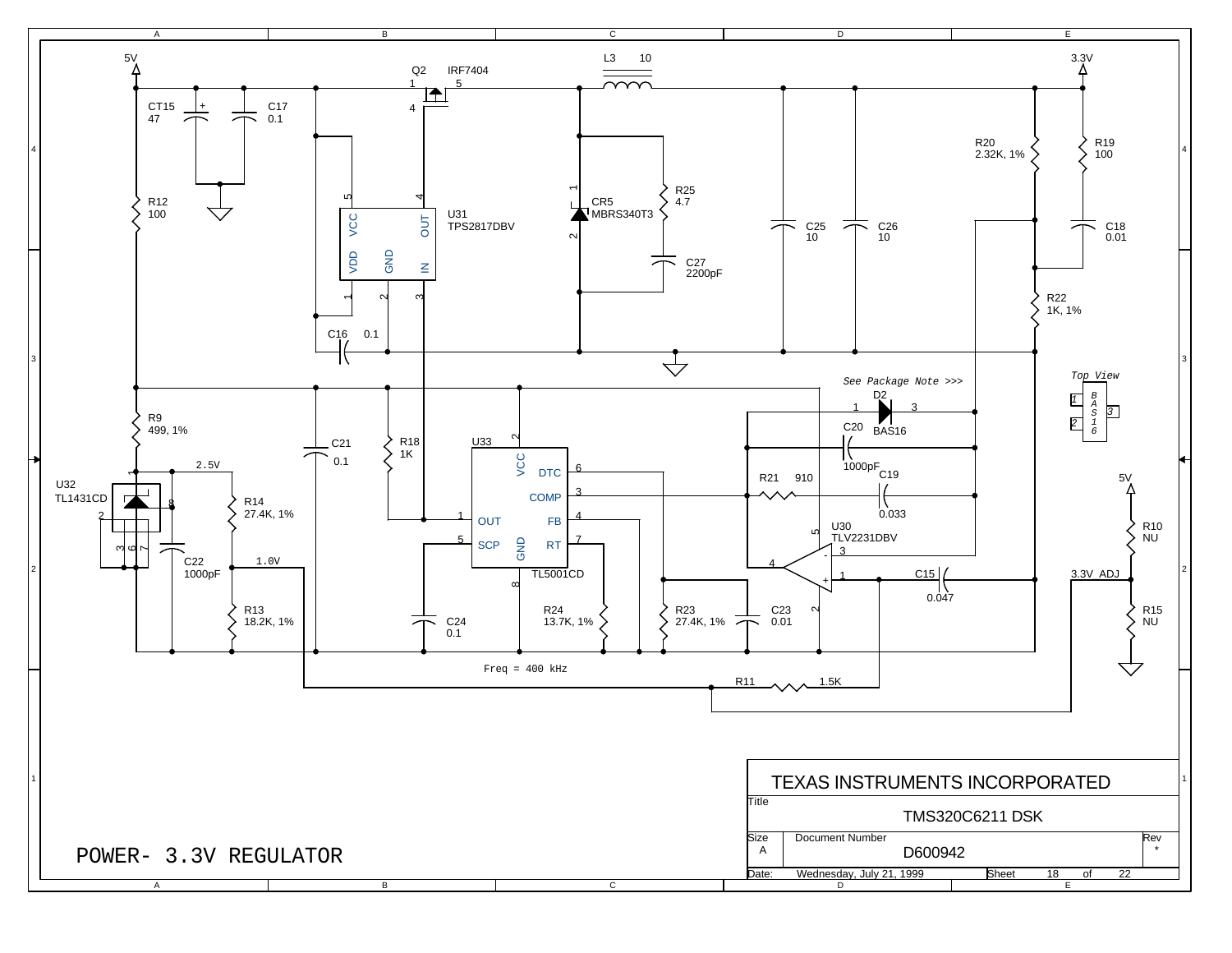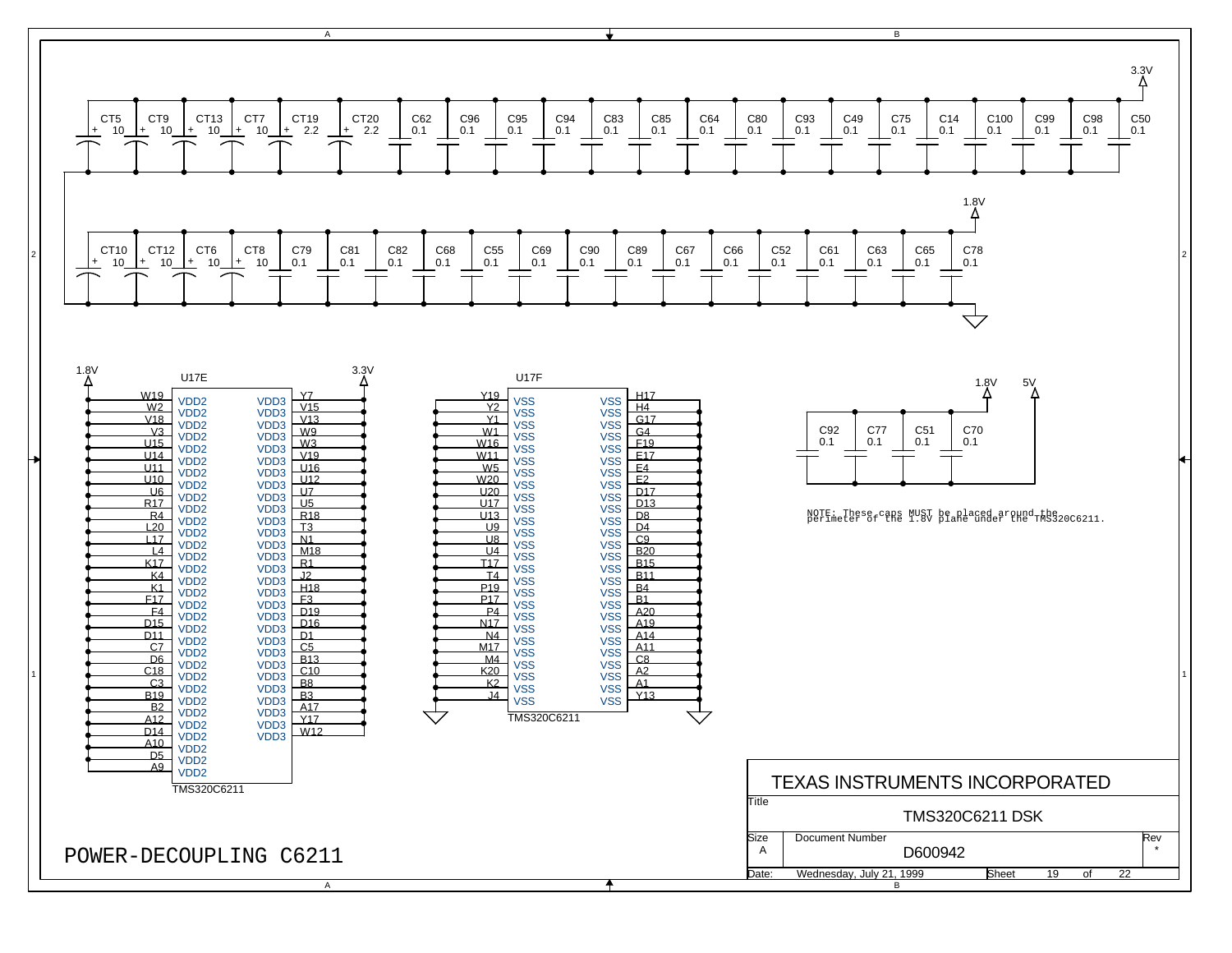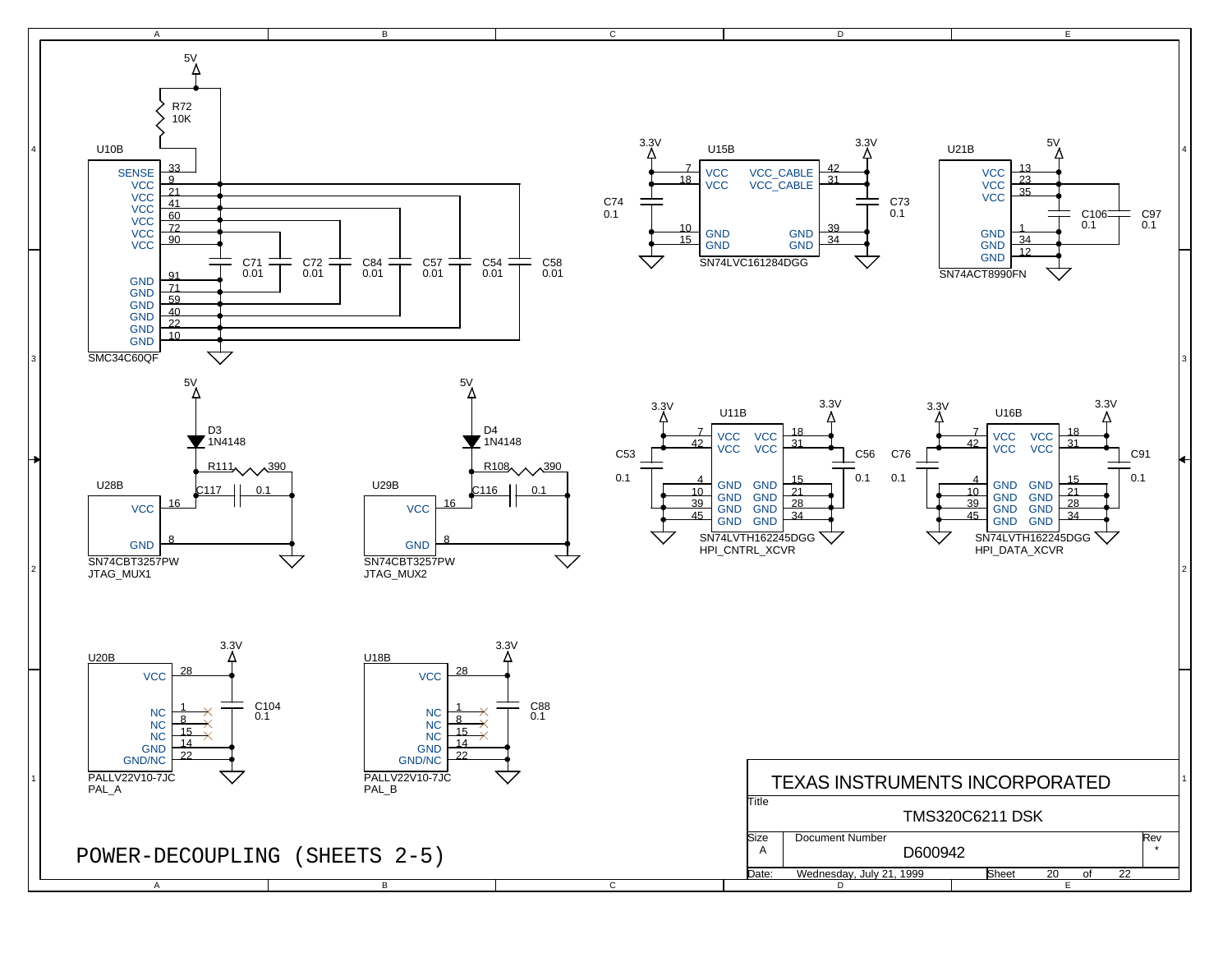A A B  $\overline{B}$  $\overline{c}$  $\overline{D}$ E 4 4 3 3 2 and  $\begin{bmatrix} 1 & 0 & 0 & 0 \\ 0 & 0 & 0 & 0 \\ 0 & 0 & 0 & 0 \\ 0 & 0 & 0 & 0 \end{bmatrix}$  ,  $\begin{bmatrix} 2 & 0 & 0 & 0 \\ 0 & 0 & 0 & 0 \\ 0 & 0 & 0 & 0 \\ 0 & 0 & 0 & 0 \end{bmatrix}$  $^{\prime}$  TEXAS INSTRUMENTS INCORPORATED  $^{\prime}$ POWER-DECOUPLING (SHEETS 6-9) MT48LC4M16A2TG-8E MT48LC4M16A2TG-8E SDRAM2\_64M-BIT **D600942** Rev TMS320C6211 DSK A Date: Wednesday, July 21, 1999 Sheet 21 of 22 **Title** Size | Document Number 5V 5V 5V 5V 5V 5V 5V 5V 5V 5V 5V 5V 3.3V 3.3V 3.3V 3.3V 3.3V 3.3V  $3.3V$ 3.3V U5B NU  $\frac{54}{52}$  vss  $\frac{41}{46}$  $\frac{52}{6}$   $\sqrt{550}$   $\sqrt{550}$   $\frac{46}{12}$  $\frac{1}{3}$  VDD  $\frac{3}{6}$  VDDQ VDDQ  $\frac{9}{4}$  $\overline{49}$   $\overline{1000}$   $\overline{1000}$   $\overline{43}$ 27 28 VSSQ VSSQ VSSQ VSSQ VDD VDD VDDQ VDDQ VDD VSS C36 NU C38 NU C37 NU C41 NU U4B NU SDRAM1\_64M-BIT<br>MT48LC4M16A2TG-8E  $\frac{54}{52}$  vss  $\frac{41}{46}$  $\frac{6}{6}$  VSSQ VSSQ  $\frac{46}{12}$  $\frac{52}{6}$  vSSQ  $\frac{46}{49}$  $\frac{1}{2}$  VDD VDD  $\frac{14}{2}$  $\frac{3}{6}$  VDDQ VDDQ  $\frac{9}{4}$  $\frac{3}{49}$  VDDQ VDDQ  $\frac{9}{43}$  $\frac{27}{1}$ 28 **VSSQ** VDDQ VDDQ VDD VSS C39 NU C35 0.1 U2B MT48LC1M16A1TG-8A SDRAM1\_16M-BIT  $\begin{array}{|c|c|c|c|c|}\n \hline\n 50 & & & & \n\hline\n 47 & & & \n\end{array}$  vss  $\begin{array}{|c|c|c|}\n \hline\n 26 & & & \n\hline\n 47 & & & \n\hline\n 48 & & & \n\end{array}$  $VSSQ VSSQ 10$ **VSSQ**  $\frac{1}{7}$  VDD VDD  $\frac{25}{12}$  $\frac{7}{4}$  VDDQ VDDQ  $\frac{13}{3}$  $\frac{7}{44}$  VDDQ VDDQ  $\frac{13}{38}$ **VSS VSSQ VSSQ** VDDQ VDDQ C34 0.1 C40 NU U22B SN74LVTH125PW 14 7 **VCC** GND C103 0.01 C113 0.01 C114 0.01 U25B ICS501 CLKIN\_MULT 2 3 VDD GND U26B ICS501 ECLKIN\_MULT 2 3 VDD GND Y2B 4.096 MHZ 8 4 VDD GND Y1B 25.000 MHZ 8 4 VDD GND C33 0.1 U3B MT48LC1M16A1TG-8A SDRAM2\_16M-BIT  $\frac{50}{47}$  vss  $\frac{26}{44}$  $4$   $\sqrt{ssq}$   $\sqrt{ssq}$   $10$  $47$  vssq vssq  $41$  $\frac{1}{2}$  VDD VDD  $\frac{25}{12}$  $\frac{7}{4}$  VDDQ VDDQ  $\frac{13}{3}$  $\overline{44}$   $\overline{1}$   $\overline{1}$   $\overline{1}$   $\overline{1}$   $\overline{1}$   $\overline{1}$   $\overline{1}$   $\overline{1}$   $\overline{1}$   $\overline{1}$   $\overline{1}$   $\overline{1}$   $\overline{1}$   $\overline{1}$   $\overline{1}$   $\overline{1}$   $\overline{1}$   $\overline{1}$   $\overline{1}$   $\overline{1}$   $\overline{1}$   $\overline{1}$   $\overline{1}$   $\overline$ VDDQ VDDQ C32 0.1 C119 0.01 C108 0.01

 $\overline{c}$ 

 $\overline{D}$ 

E